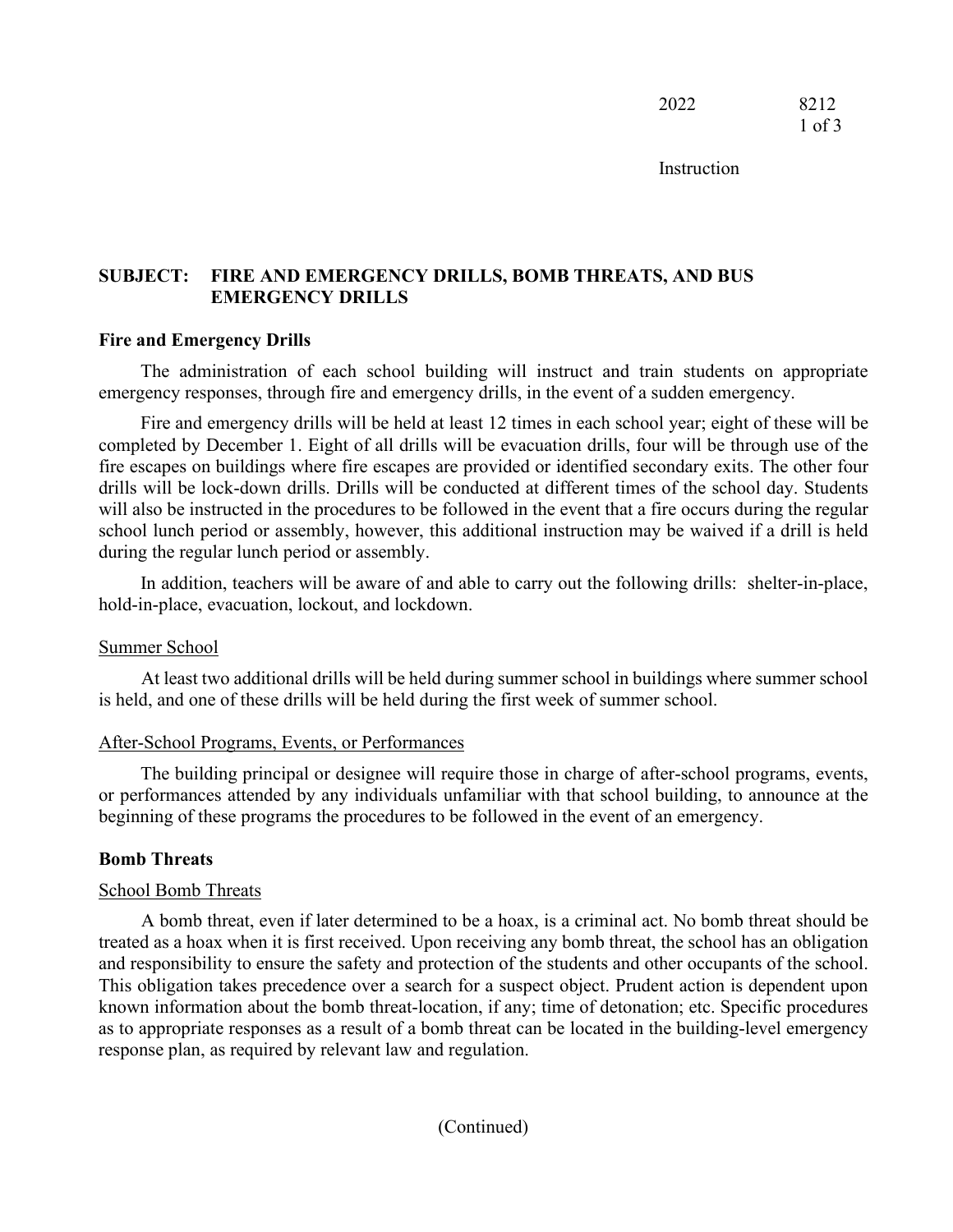**Instruction** 

# **SUBJECT: FIRE AND EMERGENCY DRILLS, BOMB THREATS, AND BUS EMERGENCY DRILLS (Cont'd.)**

## Police Notification and Investigation

Appropriate law enforcement agencies must be notified by the building administrator or designee of any bomb threat as soon as possible after receiving the threat. Law enforcement officials will contact, as the situation requires, fire and/or county emergency coordinators according to the county emergency plan.

## Implementation

The Superintendent or designee will develop written procedures to implement the terms of this policy. Additionally, these procedures will be incorporated in the District-wide school safety plan and the building-level emergency response plan, with provisions to provide written information to all staff and students regarding emergency procedures by October 1 of each school year, an annual drill to test the emergency response procedures under each of its building-level emergency response plans; and the annual review of the District-wide and building-level emergency response plans, along with updates as necessary, by September 1, as mandated by law or regulation.

# **Bus Emergency Drills**

The administration will conduct a minimum of three emergency drills to be held on each school bus during the school year. The first drill will be conducted during the first seven days of school, the second drill between November 1 and December 31, and the third drill between March 1 and April 30. No drills will be conducted when buses are on routes.

Students who ordinarily walk to school will also be included in the drills. Students attending public and nonpublic schools who do not participate in regularly scheduled drills will also be provided drills on school buses, or as an alternative, will be provided classroom instruction covering the content of these drills.

Each drill will include practice and instruction in the location, use, and operation of the emergency exits, fire extinguishers, first-aid equipment, and windows as a means of escape in the event of fire or accident. Similarly, students will be instructed on all topics mandated by relevant sections of the Education Law and Commissioner's regulations, including, but not limited to, the following:

- a) Safe boarding and exiting procedures with specific emphasis on when and how to approach, board, disembark, and move away from the bus after disembarking;
- b) Advancing at least 15 feet in front of the bus before crossing the highway after disembarking;